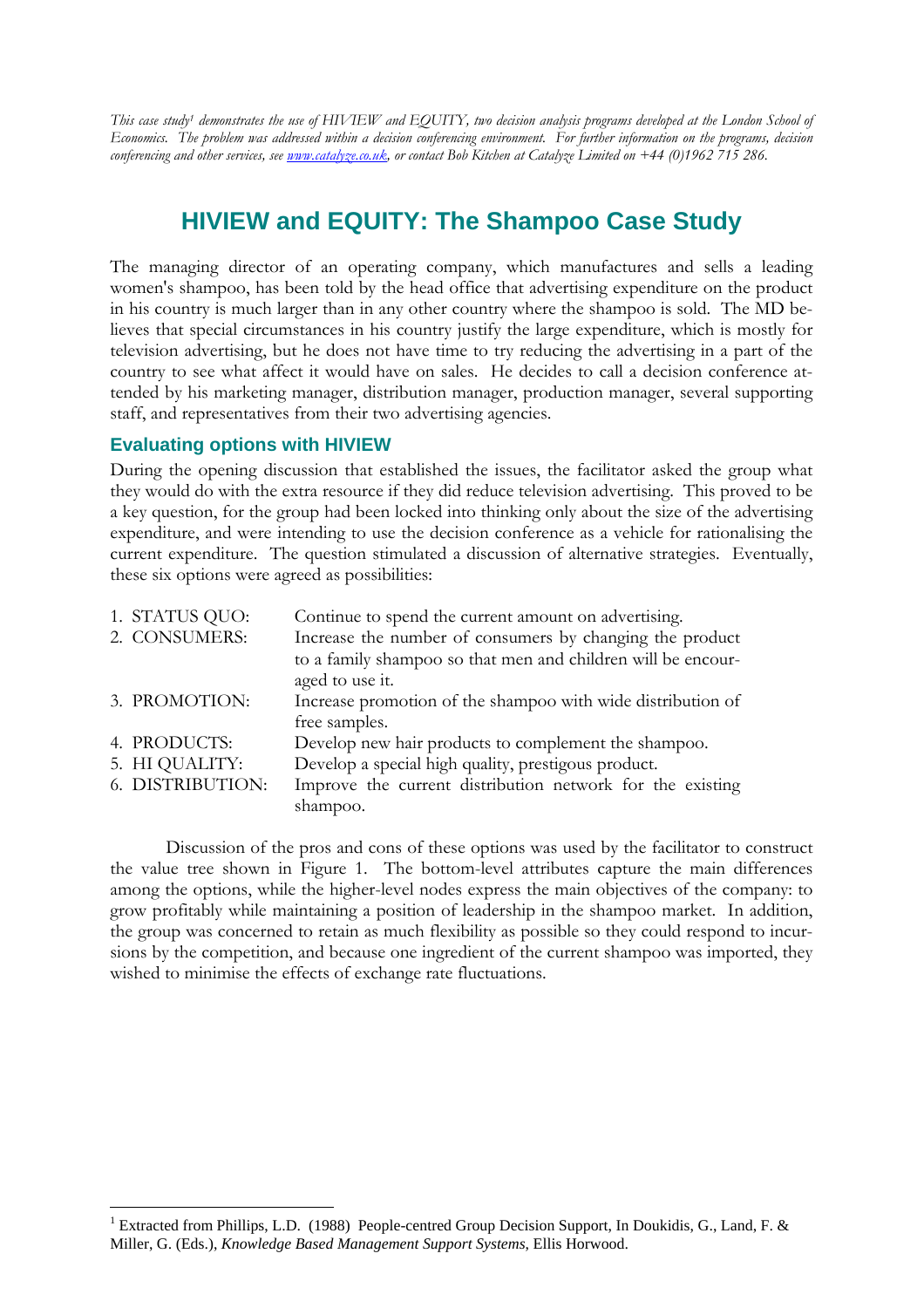

**Figure 1: Value tree for the shampoo problem.** 

 Once the value-tree was agreed, participants turned next to scoring the options on each attribute. Preference scales were used, with 100 at the top representing the most preferred option, and 0 at the bottom indicating the least preferred one. For example, improving distribution was judged by the group to be best for short term profitability because the investment would be paid back quickest, while adding more products was judged least preferable because they would take a long time to become established. (See Figure 2.)



**Figure 2: A preference scale for Short-term Profit.** 

 All other options were scaled between these end points such that the differences in the numbers reflected the importance of the differences in short term profit expected from the options. For example, the status quo was scaled at 60 because the 60-point difference from option 4, more products, was judged to be one-and-one-half times as important as the 40-point difference from option 6, increase distribution. Similarly, the importance of the difference in short term profit between options 1 and 5 and between options 5 and 4 was judged to be the same. Various differences were compared to serve as consistency checks, and to ensure an equal-interval scale. Revisions were frequently made by the group to yield scales that reasonably accurately represented the

group's views. When agreement could not be reached on a particular score, it was marked with a red asterisk and later changed in the sensitivity analysis phase.

After the options were scaled on all the attributes, assessments were made of the relative importance of the attributes. These weights represent the importance of the differences between the top and bottom of the scales. For example, Figure 3 shows that the difference in short term profitability between improving distribution and more products is 80% as important as the dif-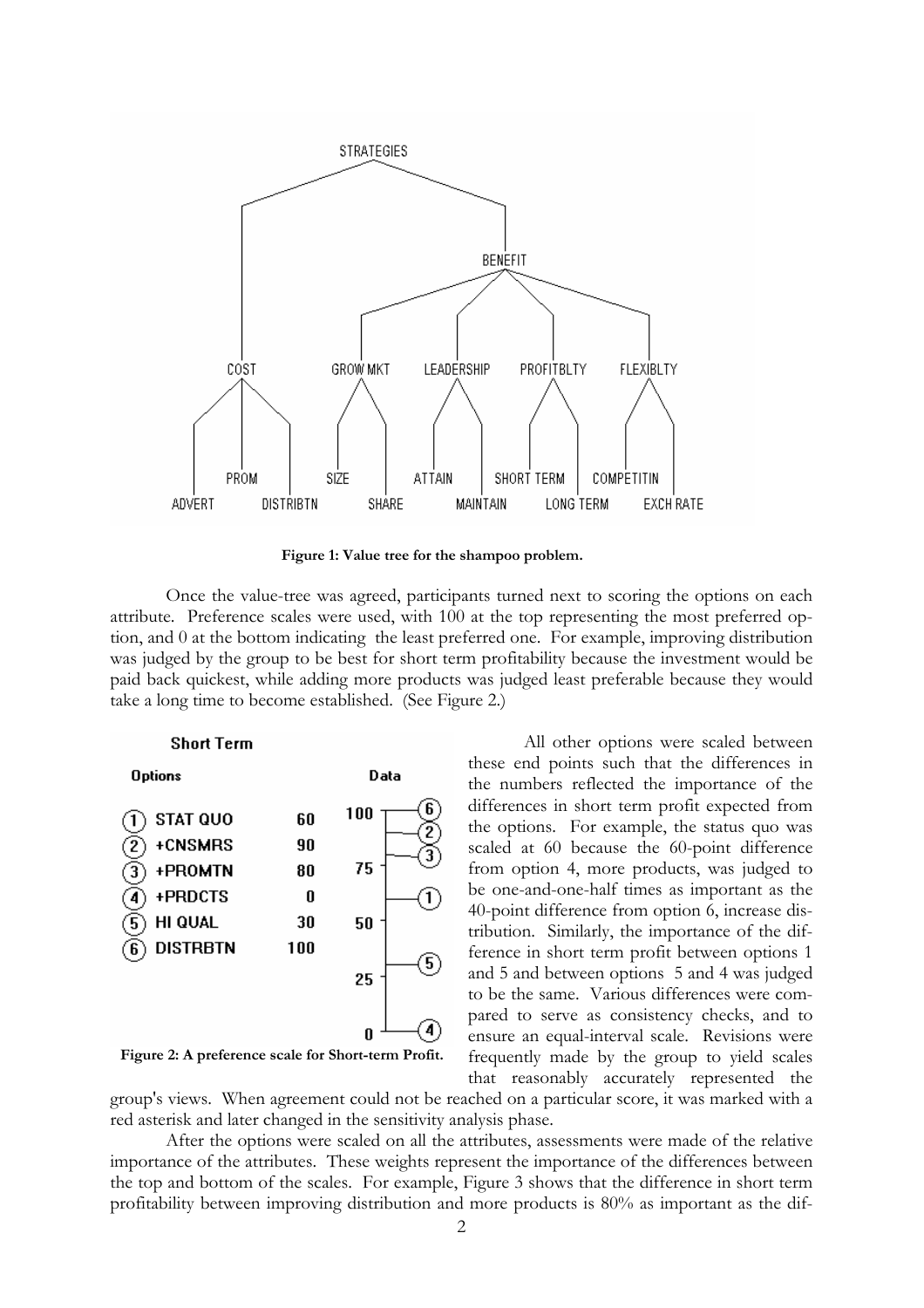ference in long term profitability between improving distribution and high quality product. It is the ratio of the weights that is interpretable, not their absolute values. Another way to think of the weights is that they express the tradeoffs between the scales: moving from 0 to 100 on the short-term scale is equivalent to moving from 0 to 80 on the long term scale. This fact is used in helping a group to assess the weights; a simple paired-comparison technique makes the assessment understandable, if not easy.

|               |     |                             |      |          | +CNSMRS +PRDCTS DISTRBTN |       |
|---------------|-----|-----------------------------|------|----------|--------------------------|-------|
| <b>BRANCH</b> |     | Wt STAT QUO +PROMTN HI QUAL |      |          |                          | CumWt |
| * SHORT TERM  | 80  | 60                          | 90 — | 80 0 30  | 100                      | 6.3   |
| * LONG TERM   | 100 | 60                          | 60 - | 60 60 0  | 100                      | 7.8   |
| <b>TOTAL</b>  |     | 60                          | 73.  | 69 33 13 | 100                      | 14.1  |

**Figure 3: Scores and weights for the two Profitability criteria.** 

 Next, the weights are normalised by dividing each by their sum to give two numbers that add to 1.0, and a weighted average of the scales is computed. This is shown in Figure 3 as the TOTAL row. (The last column, CUMWT, is the product of the normalised weights at each branch from the top of the tree down to the branch shown.) This weighted averaging process is repeated at each node in the tree. Thus, the weighted average of all 8 benefit attributes provides a single benefit scale, and similarly a single cost scale is computed as the weighted average of the 3 cost scales.

 Each option, then, is characterised by a pair of numbers, a weighted-average cost and a weighted-average benefit. Rather than assigning weights to these objectives to give a single scale, it is instructive to look at all options in a benefit versus cost space (Figure 4).

 Options 4 and 5 are clearly less good than the others; 5 is low in benefits and 4 is costly (since preference scales are shown, a high number on the cost scale means less costly). The figure also shows that more distribution is both cheaper and more beneficial than the status quo, so should be preferred. Options 2 and 3 are both less costly than the status quo, but also slightly less beneficial. Options 2 and 6 are on the outside boundary, indicating that only they would ever be chosen by the model, depending on the trade-offs between costs and benefits.

Several changes were then made to the model by the group. For example, debate about the appropriate weight on costs led to the sensitivity analysis shown in Figure 5. The total weight on costs is varied over its full range from 0 to 100, and the score of each option at the given weight is calculated and displayed by the computer. At the current weight of 50% on costs (and,so 50% on benefits), option 2 is most preferred, overall, but if the weight on costs falls below 30%, then option 6 is preferred. Several participants felt that costs were



relatively unimportant and that option 6 was very attractive. However, other changes to the model suggested that options 1, 3 and 6 were all tenable.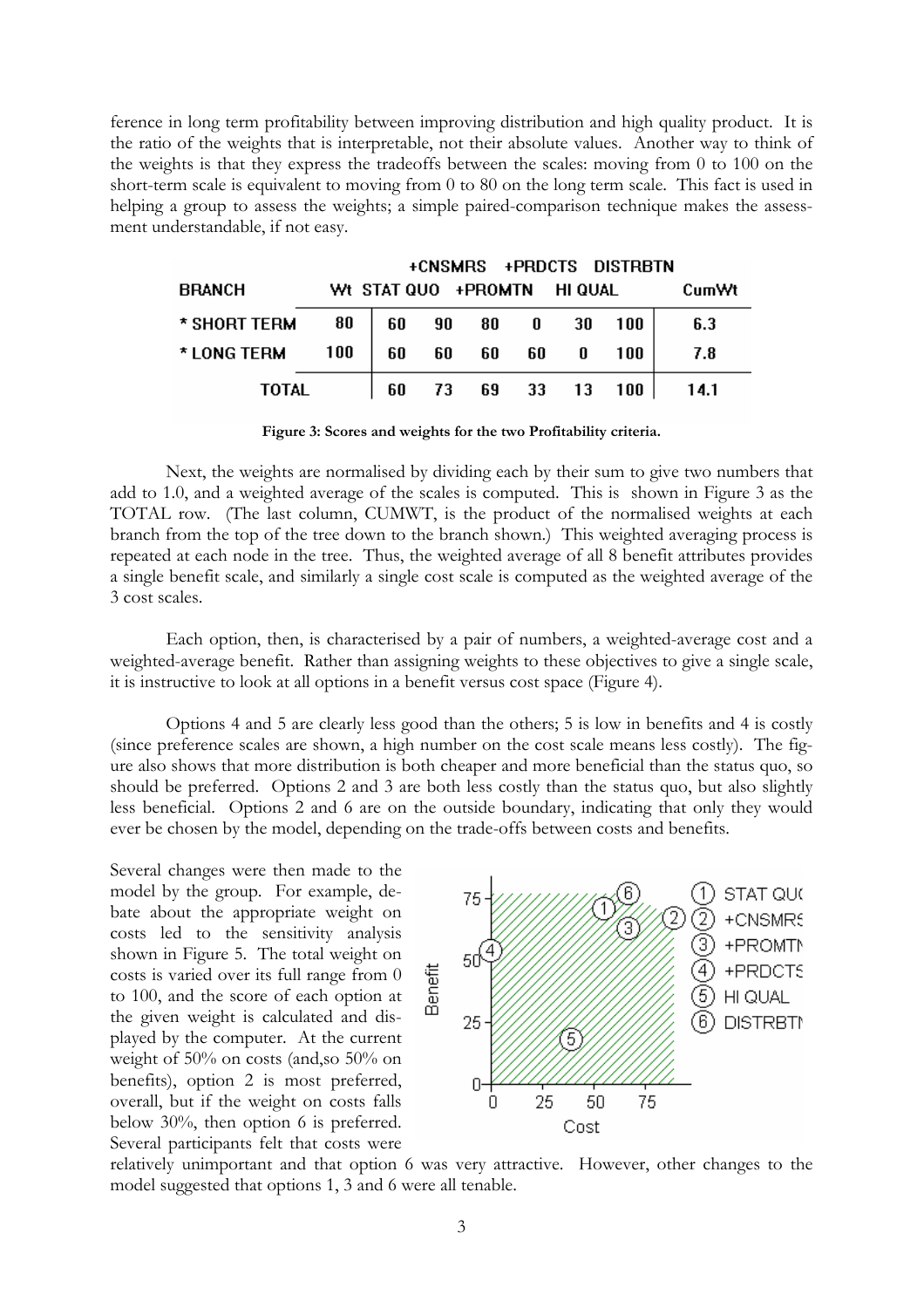

**Figure 5: Sensitivity analysis on Costs.** 

After considerable exploration of the model, the group shifted their view of the problem. They began to recognise that the distribution of available resource between advertising, promotion and distribution was the real problem. The modelling had transformed their thinking, shifting them from defending the advertising expenditure, to thinking about resource allocation among their key activities.

## **Creating the best portfolio of options with EQUITY**

The next morning was devoted to developing a new model that expressed the resource allocation issue. The distribution, promotion and advertising managers were each asked to explain their current strategies and to consider alternative strategies that would require significantly more, or

less, resource. These strategies are shown in Figure 6. The current distribution strategy was to distribute the product to 60% of the country, but with more resource it would be done quicker and better. With even more resource, the distribution manager would urge nation-wide distribution. On the other hand, if he suffered a cut in the current level of resource, he would simply distribute to fewer areas. The promotion manager considered 3 strategies, the advertising manager, 5. Altogether  $4 \times 3 \times 5 = 60$  combinations of strategies are possible (though some combinations don't make sense!).

Next, the total cost of each strategy was determined. For the status quo, data were available, but for other strategies judgments about costs were discussed and agreed by the group. The group then evaluated the strategies using preference scales on the three key objectives, growth, leadership and profit.

| 5              |                       |                        | + nationwide            |  |
|----------------|-----------------------|------------------------|-------------------------|--|
| 4              | Nationwide            |                        | Increase<br>frequency   |  |
| 3              | SQ, quick &<br>faster | Heaw<br>sampling       | SO 80%<br>area          |  |
| $\overline{2}$ | SQ: 60%               | SQ:sample<br>price off | Cut back<br>freg only   |  |
| 1              | Fewer<br>areas        | None                   | Cut back<br>area & freq |  |
|                | <b>DISTRIBUTION</b>   |                        | <b>ADVERTISING</b>      |  |
|                |                       | PROMOTION              |                         |  |

**Figure 6: Strategies for the resource allocation model.** 

Two sets of weights were assessed: one set, within criterion weights, expresses the trade-offs between the three areas, the other, the between criteria weights, the trade-offs among the three criteria. For example, the weights assigned to the growth scales for distribution, promotion and advertising were 100-30-100, respectively. These show that the differences in preference between the top and bottom of the growth scales in distribution and advertising are equally important, while moving from 0 to 100 on the growth scale in promotion is 30% as important. The across criterion weights were judged to be 100-10-10 for growth, leadership and profit, respectively. These show that the importance of the differences in the strategies is greatest for growth (because the market is still growing), that leadership (which is already established for this product) and profit (currently high) are 10% as important.

The computer takes a doubly weighted average of the three benefit scales in each area with the result that each strategy is characterised by two numbers, a cost and a single benefit. Thus, the total cost and total benefit of all 60 combinations (here called packages) can be calculated.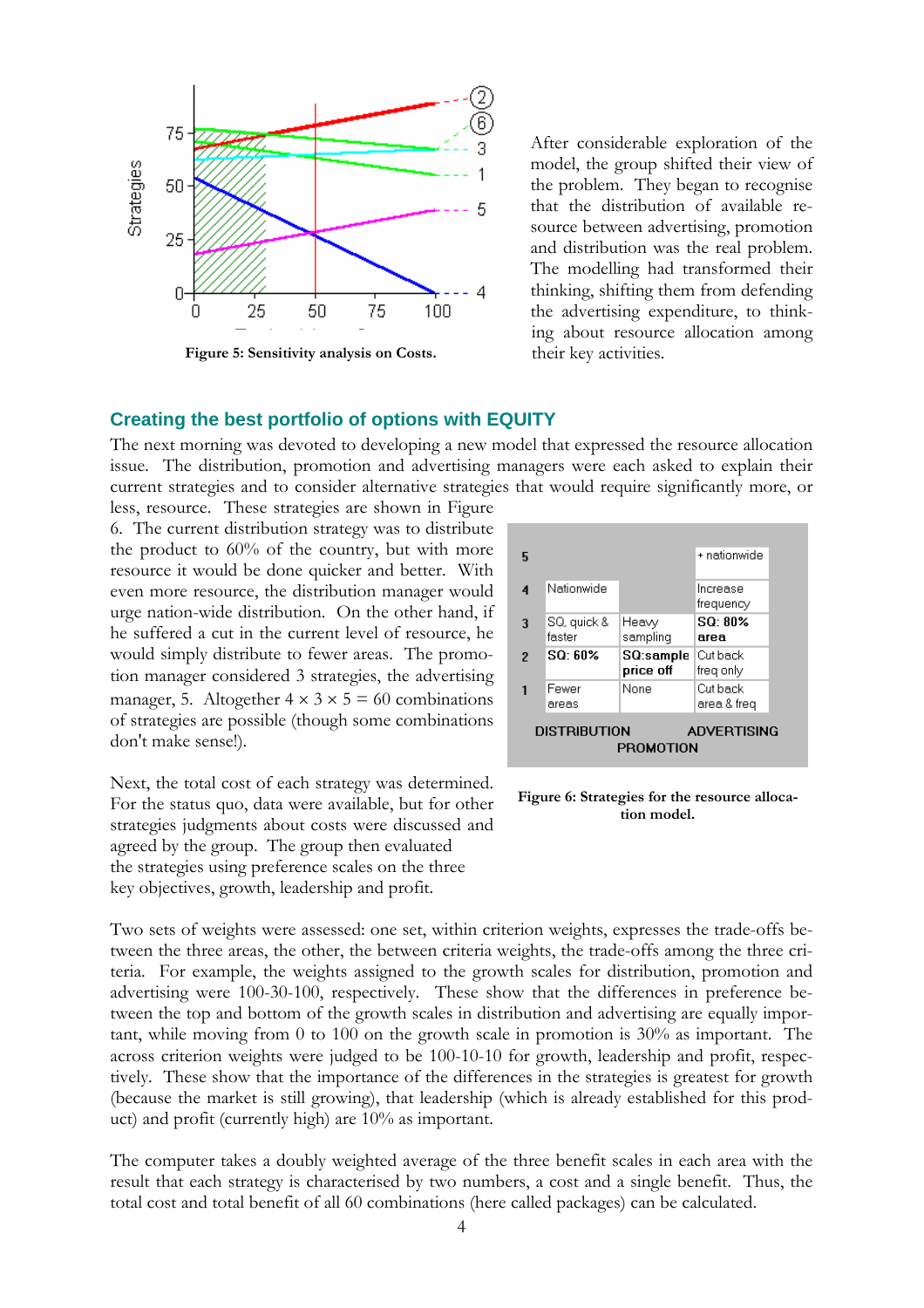

**Figure 7: Evaluation of the Status Quo (P), a better (B) package and a cheaper (C) one.** 

 One particular package, the status quo in each area, is shown: it is point P (proposed). Also shown is a better point, B, and a cheaper point, C. These three points show that the current strategy can be improved. The changes are shown in Figure 8: distribute quicker and better (level 3), drop promotions (level 1) and keep the current level of spend on advertising (level 3). In other words, advertising isn't the problem; it is the allocation of current resource as between distribution and promotion that can be improved.

 The group agreed that the current promotion campaign was feeble; it should be dropped or done right. They then asked to see a new proposed package: level 3 in distribution and promotion, but cut back in advertising to satisfy head office. This is shown as point P in Figure 9. It costs a little more than the current plan, 23.0 instead of 22.1, but it is almost on the curve. Even there, a trade-off between advertising and promotion is identified by the model, but the group decided that this new package was very attractive, partly for reasons not included in the model.